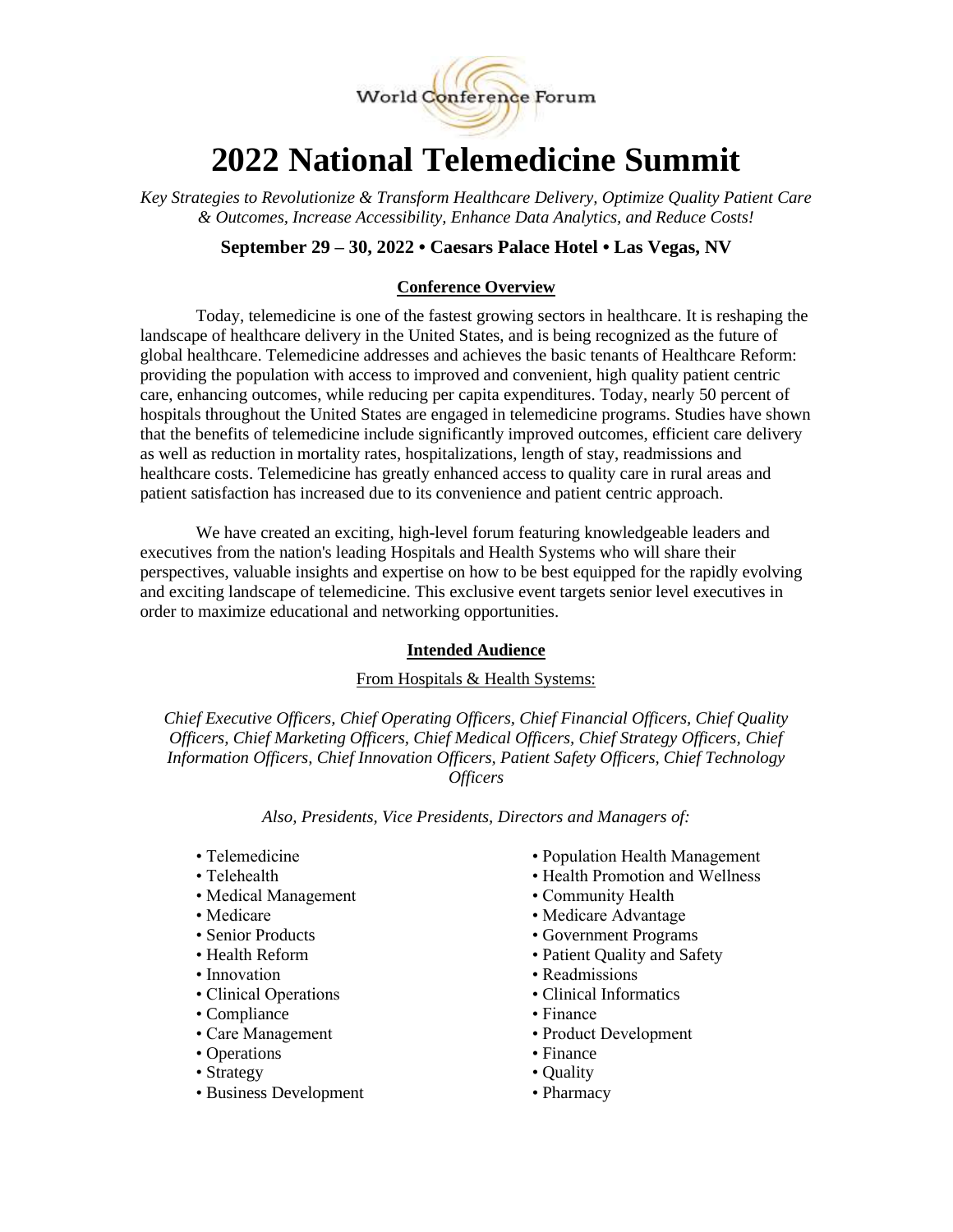| • Regulatory Affairs     | • Disease Management    |
|--------------------------|-------------------------|
| • Risk Management        | • Community Health      |
| • Utilization Management | • Medical Practitioners |
| • Business Development   | • Pharmacy              |

*This program is also geared towards Health Plans, Telemedicine Companies, States, Government Agencies, Vendors, Employers, Purchasers, Population Health Management Organizations, Physician Groups, Managed Care Organizations, Wellness & Prevention Companies, Healthcare Technology Innovators, Healthcare Consultants, Solution Providers, Data Analytics Providers, Pharmacy Benefit Managers, Disease Management Organizations, Home Health Care Companies, Third Party Administrators, Pharmaceutical & Medical Device Companies, IT & Business Process Outsourcing Companies and Enrollment Brokers*

#### **Agenda**

#### *Day One – Thursday, September 29, 2022*

- *7:15 Conference Registration & Morning Breakfast*
- *8:00 Chairperson's Opening Remarks*
- **8:15 The Opportunities, Challenges and Limitations of Telemedicine for Hospitals**
- **9:00 Healthcare Intersection of Telemedicine with Artificial Intelligence**
- *9:45 Networking Break & Refreshments*
- **10:15 Implementing Remote Patient Monitoring to Improve Patient Health, Care Coordination and Cost Reduction**
- **11:00 Strategies to Optimize Care Coordination through Telemedicine**
- **11:45 Improving and Managing Stroke Patient Outcomes through Telemedicine Programs**
- *12:30 Luncheon for All Attendees & Speakers*
- **1:30 Utilizing Telemedicine to Reduce Hospital Readmissions in Heart Failure Patients**
- **2:15 Panel Discussion: Implementing Hospital Telemedicine Programs – Strategies to Address Costs, Improve Quality of Care and Greater Healthcare Access**
- *3:15 Networking Break & Refreshments*
- **3:45 Data Analytics, Metrics and Reporting: How to Effectively Collect and Utilize This Information within Telemedicine**
- **4:30 Transforming Rural Healthcare through Telemedicine and Virtual Visits**
- *5:15 End of Day One*